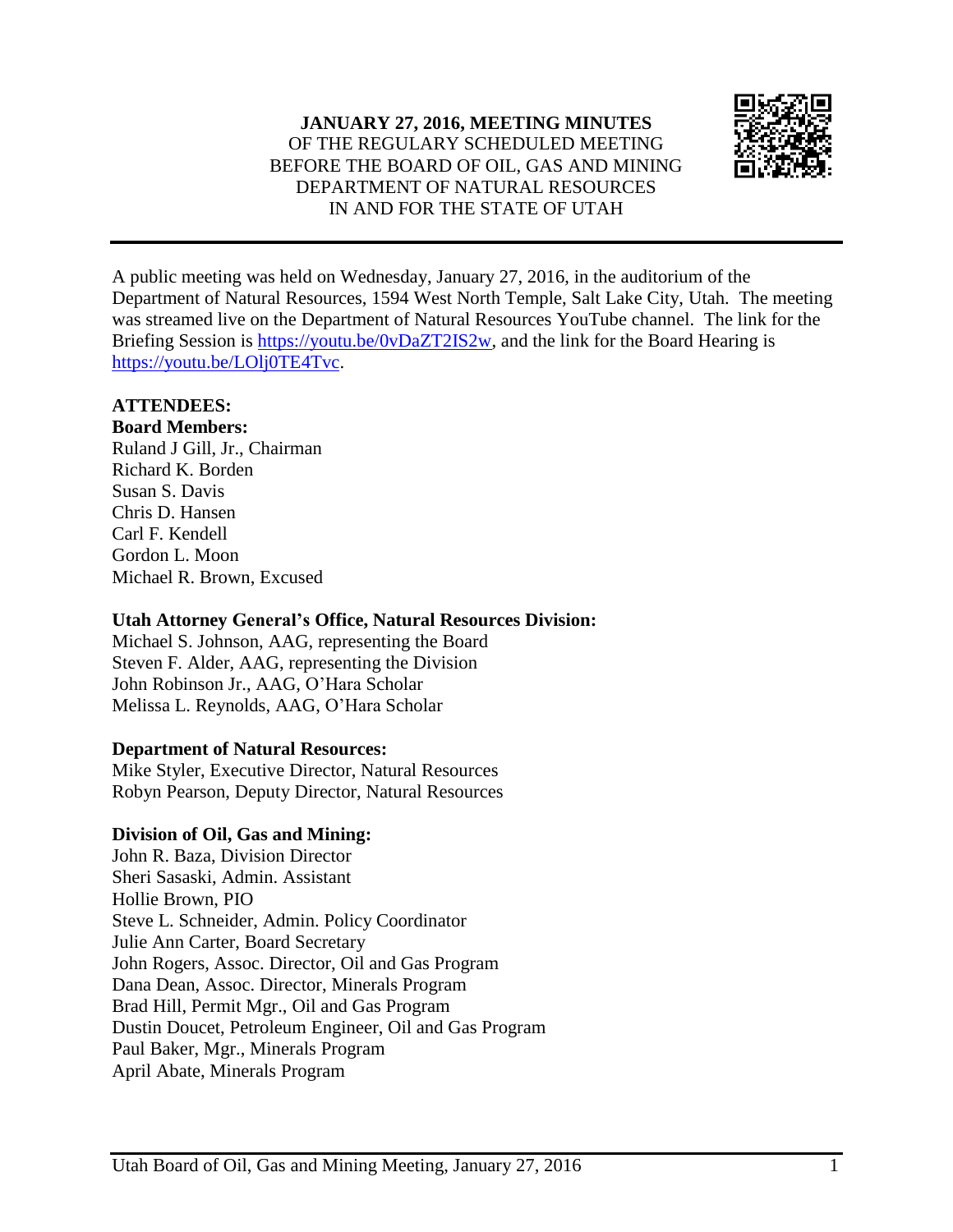#### **School and Institutional Trust Lands Administration:**

LaVonne Garrison, Assistant Director Oil & Gas Stephanie Barber-Renteria, Land Professional

#### **International Petroleum Limited Liability Company**

Anthony T. Hunter, Esq., Attorney for International Petroleum Limited Liability Company Bryon Wixom, Member-Manager Nate Wixom, Member Mark Wixom, Member Brad Wixom, Member

#### **Whiting Oil and Gas Corporation**

Thomas W. Clawson, Of Counsel, MacDonald & Miller Mineral Resources PLLC, Attorney for Whiting Oil and Gas Corporation Paul Joeckel, Senior Landman Ralph Nelms, Senior Reservoir Engineer

#### **Crescent Point Energy U.S. Corporation**

Brent D. Chicken, Fox Rothschild LLP, Attorney for Crescent Point Energy Ryan Waller Laura Roberts, Katie Matthews, Senior Engineer

#### **Bureau of Land Management – Vernal Field Office**

Catie Bucher, Petroleum Engineer Justin Snyder

#### **Ute Indian Tribe**

Kim Colton, Snell & Wilmer LLP, Attorney for Ute Indian Tribe

#### **BRIEFING SESSION:**

The Chairman, Ruland J Gill, Jr., called the Board of Oil Gas and Mining meeting to order at 8:00 a.m. Mr. John R. Baza, Director of the Division of Oil, Gas, and Mining, conducted the briefing session.

1. Earth Day Awards Overview

Ms. Hollie Brown, Public Information Officer, reported that the Division has received six nominations to date. The deadline to submit nominations is January 31, 2016. The Division will present the nominations to the Board at the next hearing during a working lunch. The board will select nominations that we will hear at the March hearing.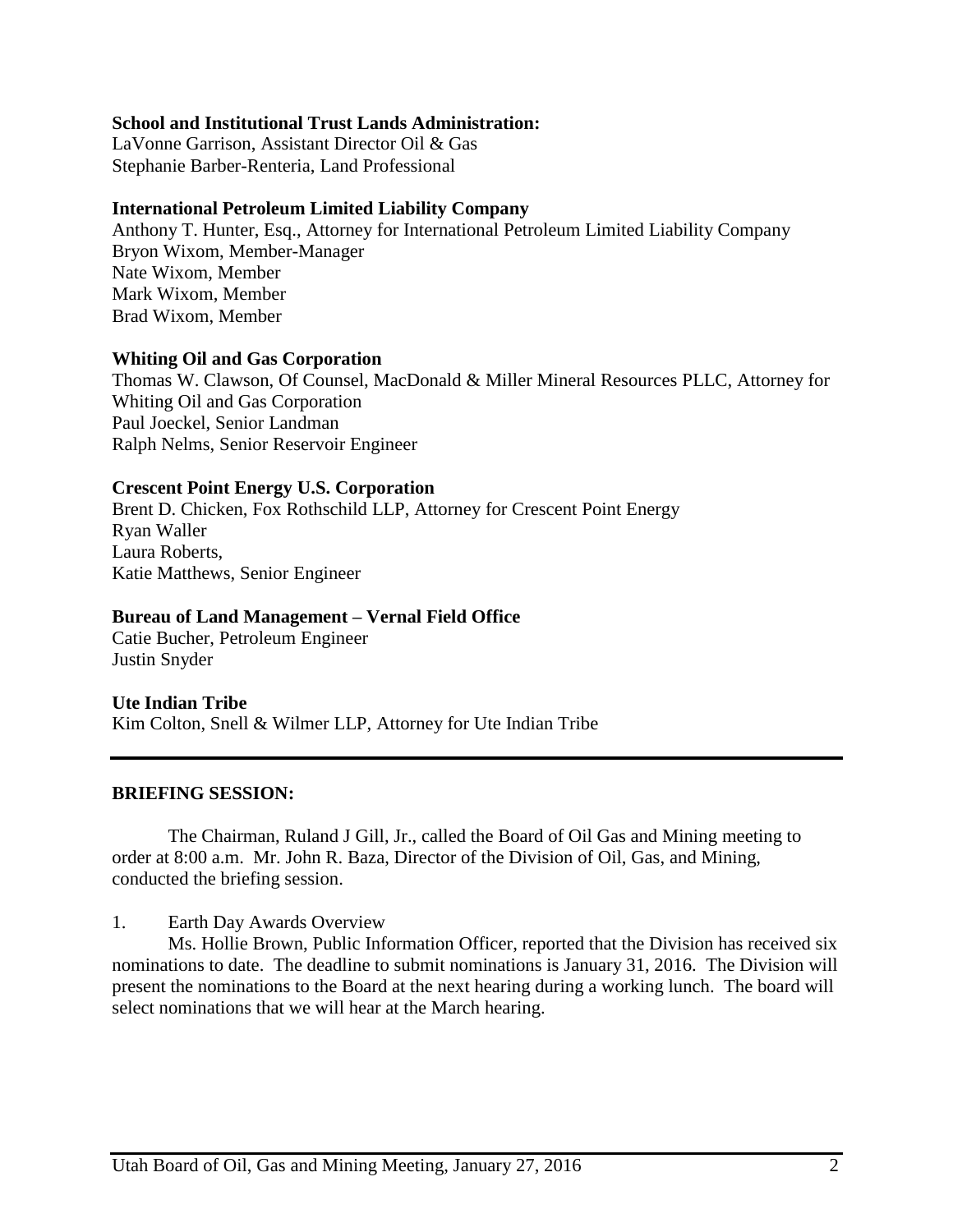### 2. Legislative Update

Mr. Steve Schneider, Administrative Policy Coordinator, reported on legislative bills that will affect the Division and the Board. Weekly updates will be emailed to the Board. See handout on the website.

## 3. Oil and Gas Program - 2015 Year End Review

Mr. John Rogers, Associate Director, Oil and Gas Program, reported on activities affecting the oil and gas program last year. A downturn in oil and gas prices have resulted in layoffs and reduced activity in the oil and gas industry. During the downturn the Oil and Gas Program has changed its focus from permitting to compliance.

Mr. Rogers also reported on the Oil and Gas Program's accomplishments for the year which includes; a successful Class II UIC Program peer review; participation in an Induced Seismicity Publication; finalized work with the Ground Water Protection Counsel on a new database; Mr. John Baza received the E.W. Marland Award from the IOGCC; Mr. Dan Jarvis received a Leadership Award from the Department of Natural Resources; and worked on several Board matters reflecting innovative spacing for horizontal drilling.

The Oil and Gas program will continue to foster responsible development, protect the public health and safety, preserve the environment, and provide better customer service.

#### 4. Minerals program - 2015 Year End Review

Mr. Paul Baker, Minerals Program Manager, reported on work performed by the Mining Program during 2015. See handout.

- 5. Other
	- Mr. John Baza gave a report on the oil and gas conservation fee.
- 4. Next Month's Agenda and Division Calendar A report was not given.

#### 5. Opportunity for Public Comment

The Chairman opened the meeting for public comments. Seeing none, the meeting was adjourned until 9:00 a.m.

## **FORMAL SESSION:**

The Chairman, Ruland J. Gill, Jr., called the formal session of the Board of Oil Gas and Mining hearing to order at 9:11 a.m. The Board heard the following matters:

*Please note: Transcripts of the formal items will be available for review at the Division offices approximately fifteen business days after the hearing date. Copies of individual transcripts may be purchased from Alpine Court Reporting, 243 East 400 South, Suite 101B, Salt Lake City, Utah 84111, ph.: 801-691-1000.*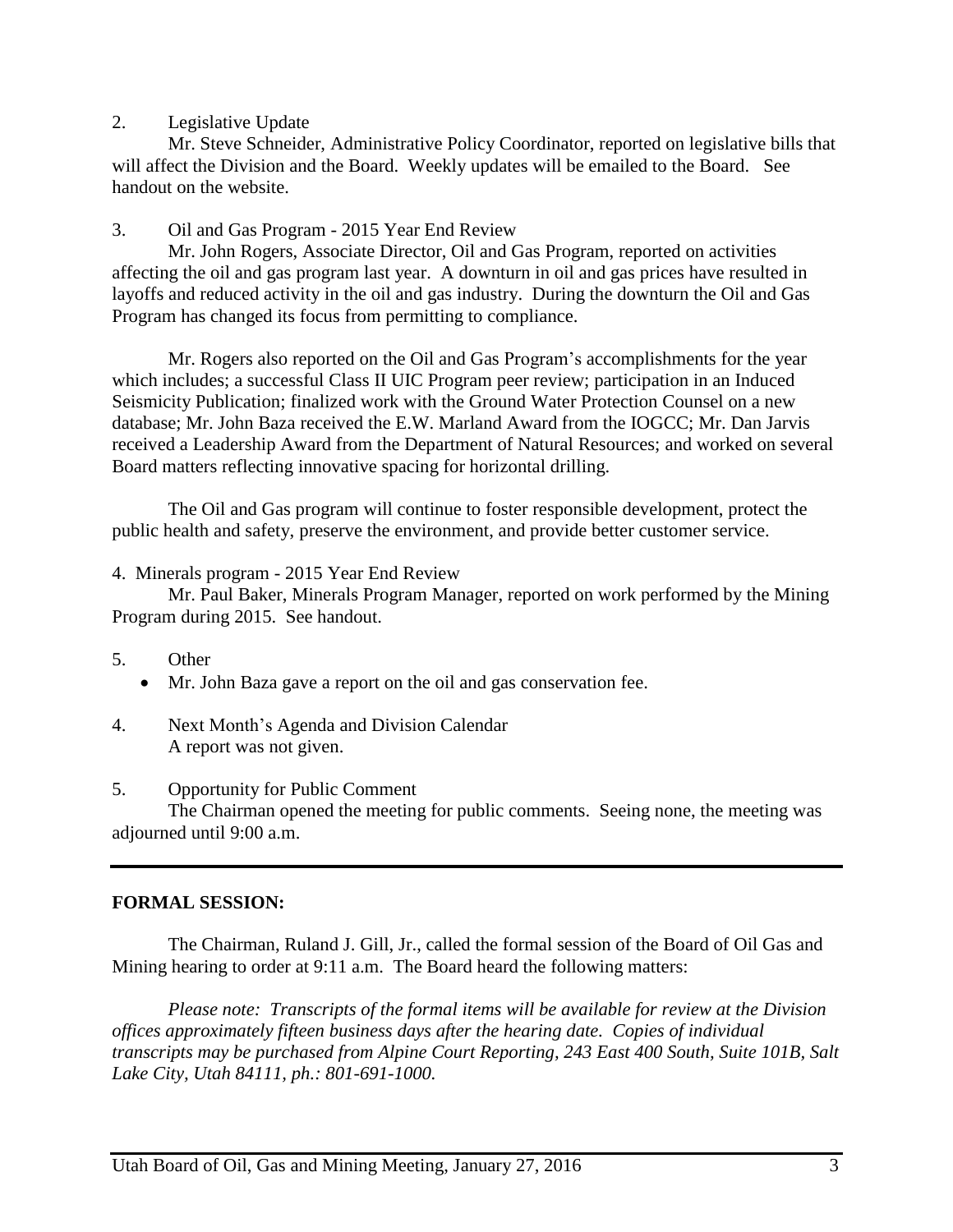1. Docket No. [2015-001](http://ogm.utah.gov/amr/boardtemp/redesign/2016/01_Jan/Dockets/2015-001_176-05_Whiting.php) Cause No. 176-05 – In the Matter of the Request for Agency Action of WHITING OIL AND GAS CORPORATION for an Order authorizing the venting or flaring of gas from the Moroni 11M-1107 Well located in Section 11, Township 15 South, Range 3 East, S.L.M., Sanpete County, Utah.

*(This matter was continued from the April 22, 2015 hearing.)*

Time: 9:11 a.m. to 10:53 a.m.

Board Members present - Ruland J. Gill, Jr., Chairman, Richard K. Borden, Susan S. Davis, Chris D. Hansen, Carl F. Kendell, and Gordon L. Moon. Michael R. Brown was excused.

Counsel for the Board - Michael S. Johnson, Assistant Attorney General, Utah Attorney General's Office, Natural Resources Division.

Counsel for the Division – John Robinson Jr, Assistant Attorney General, Utah Attorney General's Office, Natural Resources Division. Witnesses: Dustin Doucet, and John Rogers.

Counsel for the Petitioner - Thomas W. Clawson, Fabian Vancott Witnesses: Paul Joeckel, and Ralph Nelms.

Counsel for the Respondent – Anthony T. Hunter, Hunter Mineral Law, Attorney for International Petroleum Limited Liability Company Witness: Bryon Wixom

The Board approved the petitioner's request, with the exception that there would be no venting, only flaring. Mr. Clawson will prepare the order.

2. Docket No. 2015-023 Cause No.  $S/049/0050$  – In the matter of: reclamation at the Elite Rock-West Mine, Permit No. S/049/050, operated by Wasatch Mountain Excavating, located southwest of Elberta in the Southwestern Utah County, Utah.

*(This matter was continued from the December 9, 2015 hearing.)*

Time: 11:10 a.m. - 11:11 a.m.

Board Members present - Ruland J. Gill, Jr., Chairman, Richard K. Borden, Susan S. Davis, Chris D. Hansen, Carl F. Kendell, and Gordon L. Moon. Michael R. Brown was excused.

Counsel for the Board – Michael S. Johnson, Assistant Attorney General, Natural Resources.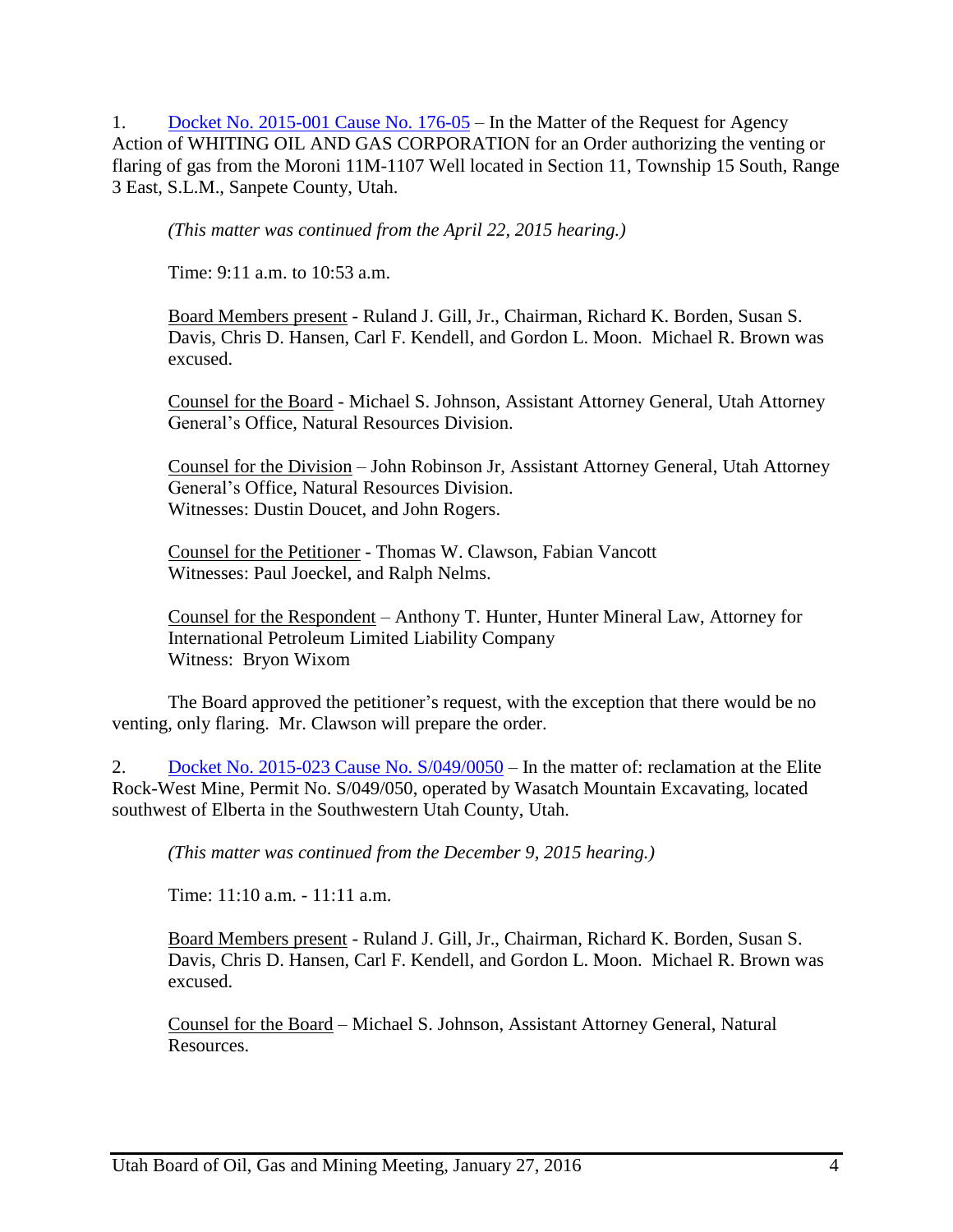Counsel for the Division – Steven F. Alder, John Robinson Jr., and Melissa L. Reynolds, Assistant Attorneys General, Natural Resources. Witnesses: Paul Baker, and April Abate.

Counsel for Attorney for Brett Bryson & Wasatch Mountaín Excavating, Inc. – Michael Stout, esq., Reed Warlaumont & Stout. Not Present.

Counsel for Matthew R. Shadle, & Robert Aurora Sky, LLC – James R. Blakesley, James R. Blakesley, PLLC. Not Present.

This matter has been continued to the Board hearing on March 23, 2016.

3. Docket No. [2015-026](http://ogm.utah.gov/amr/boardtemp/redesign/2016/01_Jan/Dockets/2015-026_131-141_Crescent.php) Cause No. 131-141 – In the Matter of the AMENDED Request for Agency Action of CRESCENT POINT ENERGY U.S. CORPORATION for an order: (1) partially vacating the Board's Order in Docket No. 2011-012, Cause No. 142-05 as to certain lands; (2) vacating the Board's Order in Docket No. 2014-023, Cause No. 131-138; and (3) establishing 40-acre, overlapping 640-acre and overlapping stand-up 1,280-acre drilling units for the production of oil, gas and associated hydrocarbons from the Lower Green River and Green River-Wasatch Formations in portions of Townships 3 and 4 South, Ranges 1 and 2 East, U.S.M., Uintah County, Utah.

*(This matter was continued from the December 9, 2015 hearing.)*

Time: 11:11 a.m. – 1:15 p.m.

Board Members present - Ruland J. Gill, Jr., Chairman, Richard K. Borden, Susan S. Davis, Chris D. Hansen, Carl F. Kendell, and Gordon L. Moon. Michael R. Brown was excused.

Counsel for the Board - Michael S. Johnson, Assistant Attorney General, Natural Resources.

Counsel for the Division – Steven F. Alder, Assistant Attorney General, Natural Resources. Witnesses: Dustin Doucet, Brad Hill, and John Rogers.

Counsel for the Petitioner – Brent D. Chicken, Fox Rothschild, LLP Witness: Ryan Waller, Laura Roberts, Katie Matthews, Senior Engineer.

On Behalf of Bureau of Land Management - Catie Bucher, Bureau of Land Management, Vernal Field Office. Justin Snyder, Bureau of Land Management, Vernal Field Office.

Counsel for the Ute Indian Tribe - Kim Colton, Snell & Wilmer, Attorneys representing the Ute Indian Tribe

The Board ruled that the record will stay open until February 12, 2016, to allow